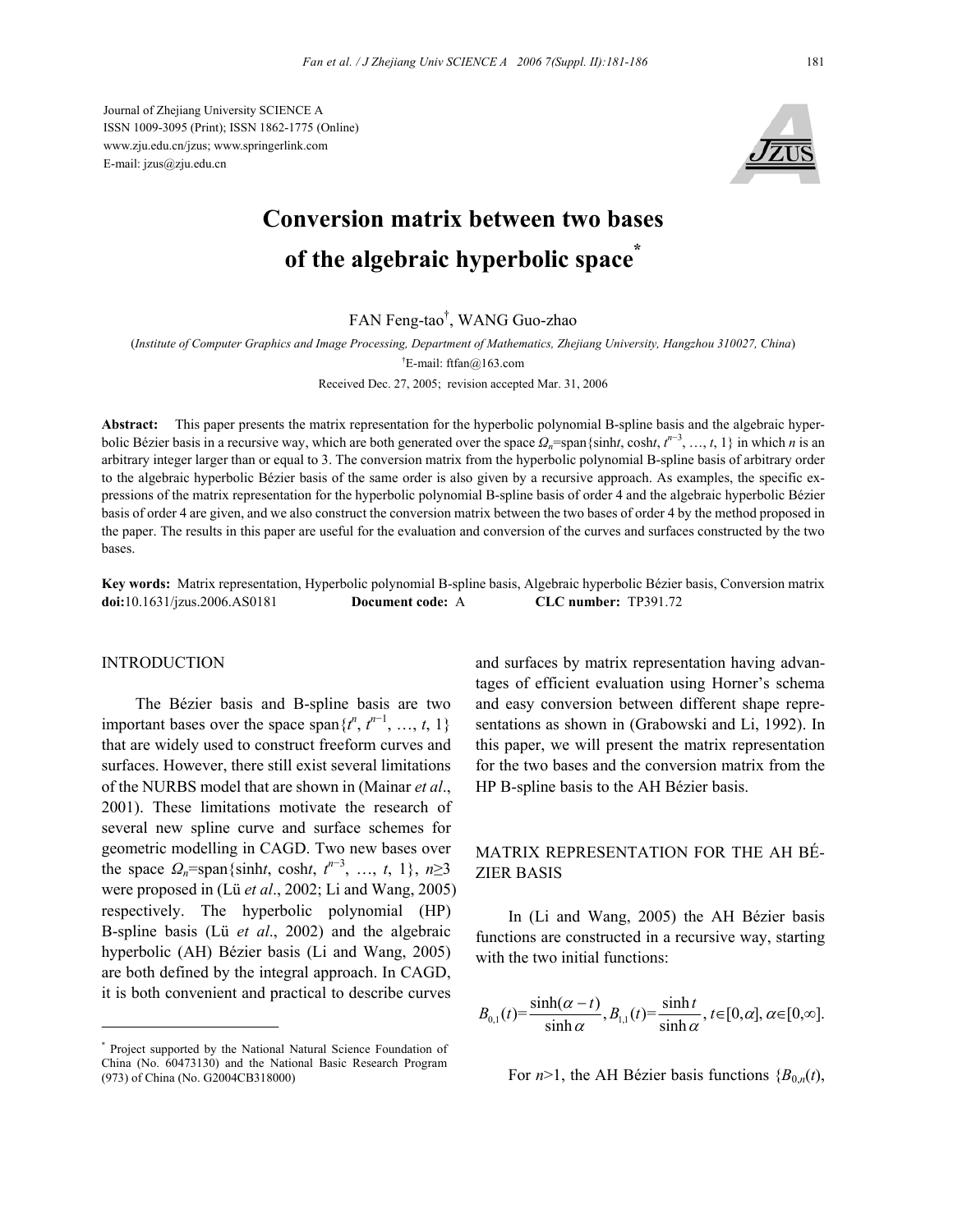$B_{1,n}(t)$ , …,  $B_{n,n}(t)$ } of the space  $\Omega_{n+1}$ =span{sinh*t*, cosht,  $t^{n-2}$ , …,  $t$ , 1} are defined recursively by:

$$
B_{0,n}(t) = 1 - \int_0^t \delta_{0,n-1} B_{0,n-1}(s) ds,
$$
  
\n
$$
B_{i,n}(t) = \int_0^t (\delta_{i-1,n-1} B_{i-1,n-1}(s) - \delta_{i,n-1} B_{i,n-1}(s)) ds,
$$
  
\n
$$
B_{n,n}(t) = \int_0^t \delta_{n-1,n-1} B_{n-1,n-1}(s) ds,
$$

where  $\delta_{i,n} = 1/\int_0^{\alpha} B_{i,n}(t) dt$ ,  $0 \le i \le n$ . So the definition of the AH Bézier basis can be described as follows: **Definition 1** The AH Bézier basis over the space

 $Q_{n+1}$ =span{sinh*t*, cosh*t*,  $t^{n-2}$ , …, *t*, 1} is given by the above functions  ${B_{0,n}(t), B_{1,n}(t), ..., B_{n,n}(t)}$ .

From the recursive definition of the AH Bézier basis, we can easily obtain two properties of the basis:

$$
\begin{cases}\nB'_{0,n}(t) = -\delta_{0,n-1}B_{0,n-1}(t), \\
B'_{i,n}(t) = \delta_{i-1,n-1}B_{i-1,n-1}(t) - \delta_{i,n-1}B_{i,n-1}(t), \ 1 \le i \le n-1 \\
B'_{n,n}(t) = \delta_{n-1,n-1}B_{n-1,n-1}(t),\n\end{cases} \tag{1}
$$

$$
(B_{0,n}(0), B_{1,n}(0), ..., B_{n,n}(0)) = (1, 0, ..., 0). (2)
$$

From the definition of the AH Bézier basis and the two above properties, we can obtain the matrix representation of this basis. Now supposing that we have got the matrix  $(e_{i,j}^n)_{n \times n}$  representing the AH Bézier basis over the space  $\Omega_n$ , we will derive the matrix  $(e_{i,j}^{n+1})_{(n+1)\times(n+1)}$  that is the matrix representation of the AH Bézier basis over the space *Ωn*+1 on the basis of  $(e_{i,j}^n)_{n \times n}$ , which can be described by the following theorem:

**Theorem 1** Suppose  $(B_{0,n}(t), B_{1,n}(t), ..., B_{n,n}(t))$ =  $(\sinh t, \cosh t, t^{n-2}, \ldots, t, 1)$   $(e_{i,j}^{n+1})_{(n+1)\times(n+1)}$  and the matrix  $(e_{i,j}^n)_{n \times n}$  is known, then

$$
\left(e_{i,j}^{n+1}\right)_{(n+1)\times(n+1)} = \left(\begin{array}{c}\n\left(p_{i,j}\right)_{n\times(n+1)} \\
\left(w_{j}\right)_{1\times(n+1)}\n\end{array}\right),\n\tag{3}
$$

where

$$
(p_{i,j})_{n\times(n+1)} = M_{n\times n}(e_{i,j})_{n\times n} T_{n\times(n+1)},
$$

$$
M_{n \times n} = \begin{pmatrix} 0 & 1 & 0 & 0 & \cdots & 0 \\ 1 & 0 & 0 & 0 & \cdots & 0 \\ 0 & 0 & \frac{1}{n-2} & 0 & \cdots & 0 \\ 0 & 0 & 0 & \frac{1}{n-3} & \cdots & 0 \\ \vdots & \vdots & \vdots & & \ddots & 0 \\ 0 & 0 & 0 & \cdots & 0 & 1 \end{pmatrix},
$$

$$
T_{n \times (n+1)} = \begin{pmatrix} -\delta_{0,n-1} & \delta_{0,n-1} & 0 & \cdots & 0 \\ 0 & -\delta_{1,n-1} & \delta_{1,n-1} & & & \\ \vdots & & \ddots & \ddots & 0 & \\ 0 & & 0 & -\delta_{n-1,n-1} & \delta_{n-1,n-1} \end{pmatrix}_{n \times (n+1)},
$$

$$
(w_j)_{1 \times (n+1)} = (1 - p_{2,1}, -p_{2,2}, \dots, -p_{2,n+1}).
$$
 (4)

**Proof** Considering the derivatives of the AH Bézier basis functions, we can easily get the following result:

$$
(B'_{0,n}(t), B'_{1,n}(t),..., B'_{n,n}(t))
$$
  
= (cosh t, sinh t, (n-2)t<sup>n-3</sup>,...,1,0)(e<sub>i,j</sub><sup>n+1</sup>)<sub>(n+1)\times (n+1)</sub>  
= (cosh t, sinh t, t<sup>n-3</sup>,...,1)U<sub>n\times n</sub><sup>-1</sup>(p<sub>i,j</sub>)<sub>n\times (n+1)</sub>,

where

$$
U_{n \times n} = \begin{pmatrix} 1 & 0 & 0 & 0 & \cdots & 0 \\ 0 & 1 & 0 & 0 & \cdots & 0 \\ 0 & 0 & \frac{1}{n-2} & 0 & \cdots & 0 \\ 0 & 0 & 0 & \frac{1}{n-3} & \cdots & 0 \\ \vdots & \vdots & \vdots & \ddots & \vdots & \vdots \\ 0 & 0 & 0 & \cdots & 0 & 1 \end{pmatrix}.
$$

And from Eq.(1), we can derive

$$
(B'_{0,n}(t), B'_{1,n}(t),..., B'_{n,n}(t))
$$
  
=  $(-\delta_{0,n-1}B_{0,n-1}(t), \delta_{0,n-1}B_{0,n-1}(t) - \delta_{1,n-1}B_{1,n-1}(t),$   
 $..., \delta_{n-1,n-1}B_{n-1,n-1}(t))$   
=  $(B_{0,n-1}(t), B_{1,n-1}(t),..., B_{n-1,n-1}(t))\boldsymbol{T}_{n\times(n+1)}$   
=  $(\sinh t, \cosh t, t^{n-3},..., t, 1)(e_{i,j}^n)_{n\times n} \boldsymbol{T}_{n\times(n+1)}$   
=  $(\cosh t, \sinh t, t^{n-3},..., 1)\boldsymbol{\eta}_{n\times n}(e_{i,j}^n)_{n\times n} \boldsymbol{T}_{n\times(n+1)},$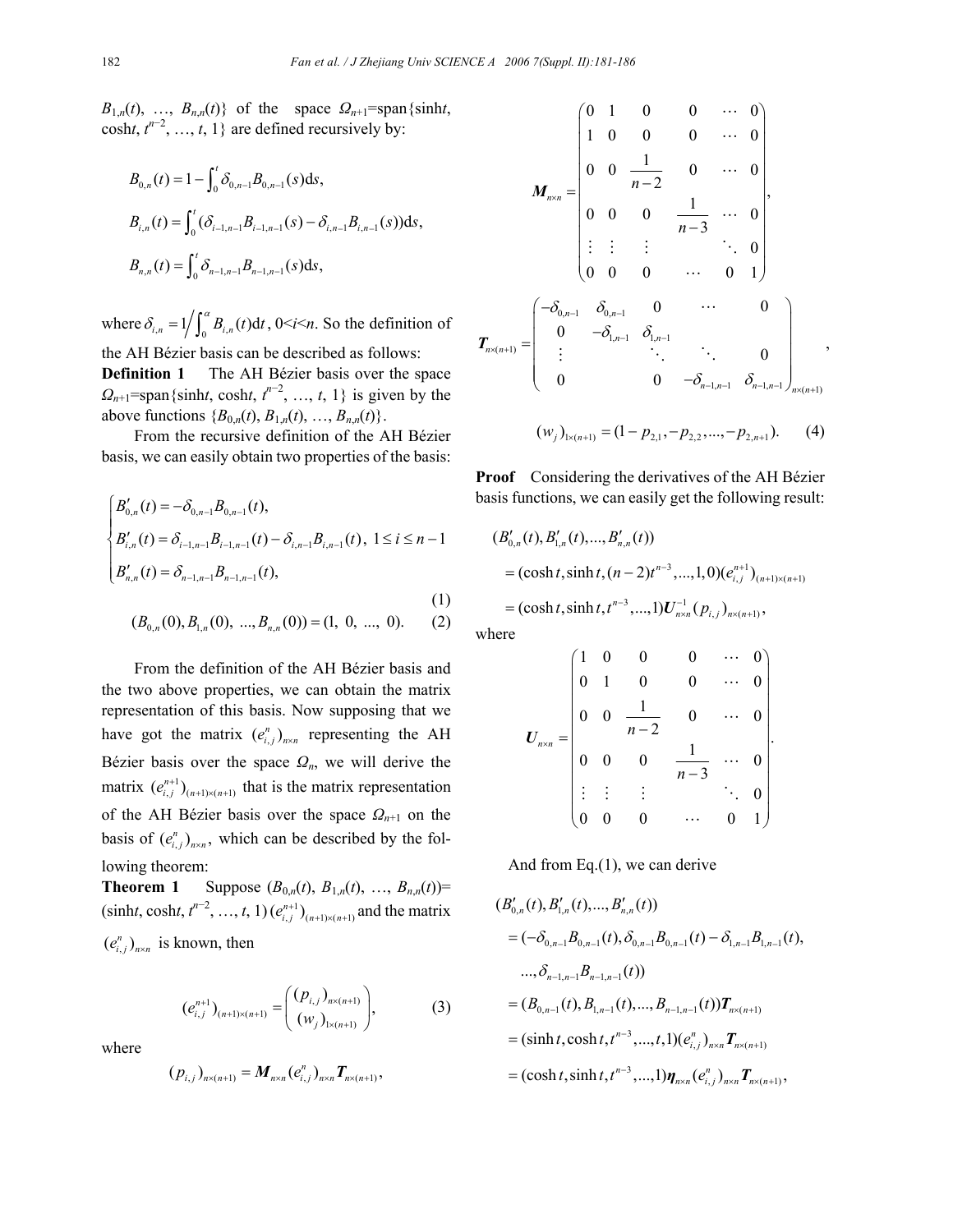where

$$
\boldsymbol{\eta}_{n \times n} = \begin{pmatrix} 0 & 1 & 0 & \cdots & 0 \\ 1 & 0 & 0 & & \\ 0 & 0 & 1 & & \\ \vdots & & & \ddots & \\ 0 & & & & 1 \end{pmatrix}_{n \times n}.
$$

Comparing the above two equation, Eq.(3) is obvious.

In order to prove Eq.(4), we let  $t=0$  in the supposition and have

$$
(B_{0,n}(0), B_{1,n}(0),...,B_{n,n}(0)) = (0,1,...,0,1)(e_{i,j}^{n+1})_{(n+1)\times(n+1)}.
$$

Applying Eq.(2), we can get

$$
(1,0,...,0)=(p_{2,1}+w_1,p_{2,2}+w_2,...,p_{2,n+1}+w_{n+1}).
$$

Hence Eq.(4) holds.

This proves the theorem.

Since Theorem 1 only establishes the relationship between  $(e_{i,j}^n)_{n \times n}$  and  $(e_{i,j}^{n+1})_{(n+1) \times (n+1)}$ , if we want to obtain the specific expression of  $(e_{i,j}^{n+1})_{(n+1)\times(n+1)}$ , we still have to know the matrix representation of the AH Bézier basis of the lowest order which is 3. From the definition of the AH Bézier basis, we can easily get the matrix representation formula for the AH Bézier basis of order 3:

**Proposition 1** The matrix representation formula for the AH Bézier basis of order 3 is:

$$
(B_{0,2}(t), B_{1,2}(t), B_{2,2}(t)) = \frac{1}{\cosh \alpha - 1} (\sinh t, \cosh t, 1)
$$

$$
-\left(\begin{array}{ccc}\n-\sinh \alpha & \sinh \alpha & 0 \\
\cosh \alpha & -(\cosh \alpha + 1) & 1 \\
-1 & \cosh \alpha + 1 & -1\n\end{array}\right).
$$

Now, we can get the matrix representation of the AH Bézier basis of arbitrary order by applying Theorem 1 and Proposition 1 recursively. As an instance, let us construct the matrix representation for the AH Bézier basis of order 4:

**Proposition 2** The matrix representation formula for the AH Bézier basis of order 4 is:

$$
(B_{0,3}(t), B_{1,3}(t), B_{2,3}(t), B_{3,3}(t)) = \frac{1}{\sinh \alpha - \alpha}
$$
  
\n
$$
\begin{pmatrix}\n-\cosh \alpha & J + \cosh \alpha - 1 & -J & 1 \\
\sinh \alpha & J(G - \alpha) & JG & 0 \\
1 & -J & J & -1 \\
-\alpha & J(\alpha - G) & -JG & 0\n\end{pmatrix},
$$
\n(5)

where  $J = \frac{\sinh \alpha (\cosh \alpha - 1)}{\alpha \cosh \alpha + \alpha - 2 \sinh \alpha}$ ,  $G = \frac{\sinh \alpha - \alpha}{\cosh \alpha - 1}$ . **Proof** From Proposition 1 and the definition of  $\delta_{i,n}$ , we can get:

$$
\boldsymbol{T}_{3\times 4} = \begin{pmatrix} -\phi & \phi & 0 & 0 \\ 0 & -\varphi & \varphi & 0 \\ 0 & 0 & -\phi & \phi \end{pmatrix},
$$

where  $\phi = \frac{\cosh \alpha - 1}{\sinh \alpha - \alpha}, \ \ \varphi = \frac{\cosh \alpha - 1}{\alpha \cosh \alpha + \alpha - 2\sinh \alpha}.$ And we have

$$
\boldsymbol{M}_{3\times 3} = \begin{pmatrix} 0 & 1 & 0 \\ 1 & 0 & 0 \\ 0 & 0 & 1 \end{pmatrix}.
$$

Then, employing Theorem 1, Eq.(5) holds. This proves the proposition.

### MATRIX REPRESENTATION FOR THE HY-PERBOLIC POLYNOMIAL (HP) B-SPLINE BASIS

The HP B-spline basis functions are welldefined for arbitrary real numbers as shown in (Lü *et al*., 2002). But in order to conveniently acquire the matrix representation of the HP B-spline basis we just consider an interval  $(0, \alpha)$ . And through the local support property of the HP B-spline basis proposed in (Lü *et al*., 2002), we know that the nonzero HP B-spline functions of order  $n+1$  on the interval  $(0, \alpha)$ are  $N_{-n,n+1}(t)$ ,  $N_{1-n,n+1}(t)$ , …,  $N_{0,n+1}(t)$ . Now let us introduce how the HP B-spline is defined recursively in (Lü *et al*., 2002). Beginning with the following functions: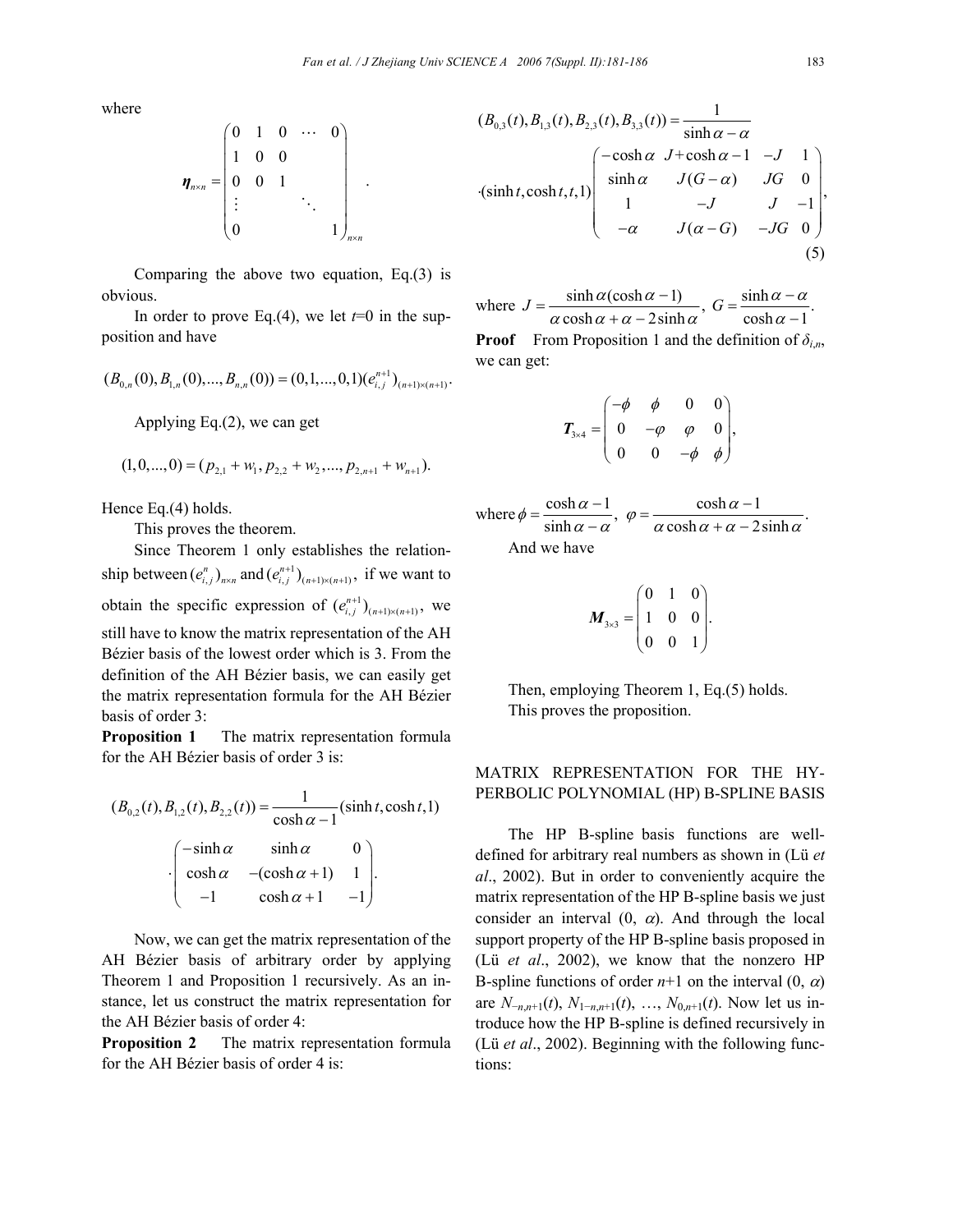$$
N_{0,2}(t) = \begin{cases} \frac{\alpha}{2(\cosh \alpha - 1)} \sinh t, & 0 \le t \le \alpha, \\ \frac{\alpha}{2(\cosh \alpha - 1)} \sinh(2\alpha - t), & \alpha \le t \le 2\alpha, \\ 0, & \text{elsewhere,} \end{cases}
$$

and

$$
N_{i,2}(t) = N_{0,2}(t - i\alpha), (i = 0, \pm 1, \pm 2, ...).
$$

For *n*≥3 let

$$
N_{i,n}(t) = \frac{1}{\alpha} \int_{t-\alpha}^{t} N_{i,n-1}(s) \, ds, \quad (i = 0, \pm 1, \pm 2, \ldots).
$$

Hence the definition of the HP B-spline basis is: **Definition 2** The hyperbolic polynomial B-spline basis of order *n* is  $N_{i,n+1}(t)$  (*i*=0, ±1, ±2, …).

Two basic and useful properties of the HP B-spline basis that will be used later are listed below:

(1) 
$$
N'_{i,n}(t) = \frac{1}{\alpha} (N_{i,n-1}(t) - N_{i+1,n-1}(t)),
$$
  
\n(2)  $(N_{-n,n+1}(0), N_{1-n,n+1}(0), ..., N_{0,n+1}(0)) = (\sigma_{1-n,n}, \sigma_{2-n,n}, ..., \sigma_{0,n}, 0),$   
\nwhere  $\sigma_{i,n} = \frac{1}{\alpha} \int_0^{\alpha} N_{i,n}(s) ds.$ 

We also construct the matrix representation of the HP B-spline basis through a recursive approach, and now present a theorem describing the relationship between matrix representation of the HP B-spline basis of the higher order and that of the lower order. **Theorem 2** Suppose  $(N_{-n,n+1}(t), N_{1-n,n+1}(t), ...$  $N_{0,n+1}(t)$  = (sinht, cosht,  $t^{n-2}$ , ...,  $t$ , 1)  $(f_{i,j}^{n+1})_{(n+1)\times(n+1)}$  and the matrix representation  $(f_{i,j})_{n \times n}$  for the HP B-spline basis of order *n* is known, then

$$
(f_{i,j}^{n+1})_{(n+1)\times(n+1)} = \begin{pmatrix} (h_{i,j})_{n\times(n+1)} \\ (r_{j})_{1\times(n+1)} \end{pmatrix},
$$

where  $(h_{i,j})_{n\times(n+1)} = M_{n\times n} (f_{i,j})_{n\times n} Y_{n\times(n+1)}$ ,  $M_{n\times n}$  is the matrix shown in Theorem 1, and

$$
\boldsymbol{Y}_{n\times(n+1)} = \frac{1}{\alpha} \begin{pmatrix} -1 & 1 & 0 & \cdots & 0 \\ 0 & -1 & 1 & & \\ \vdots & & \ddots & \ddots & 0 \\ 0 & & 0 & -1 & 1 \end{pmatrix}_{n\times(n+1)},
$$

$$
(rj)1\times(n+1) = (\sigma1-n,n - h2,1, \sigma2-n,n - h2,2, ..., \sigma0,n - h2,n, -h2,n+1).
$$

**Proof** The process of the proof is the same as that in Theorem 1. So we omit the details.

This proves the theorem.

To determine the definitive expression of the matrix representation formula for the HP B-spline basis of the arbitrary order, we must know the matrix representation of the HP B-spline basis of the initial order that is 3. Through simple calculation with the definition of the basis, we can get the matrix representation formula for the HP B-spline basis of order 3: **Proposition 3** The matrix representation for the HP B-spline basis of order 3 is

$$
(N_{-2,3}(t), N_{-1,3}(t), N_{0,3}(t)) = \frac{1}{2(\cosh \alpha - 1)}
$$
  
 
$$
\cdot (\sinh t, \cosh t, 1) \begin{pmatrix} -\sinh \alpha & \sinh \alpha & 0 \\ \cosh \alpha & -(\cosh \alpha + 1) & 1 \\ -1 & 2\cosh \alpha & -1 \end{pmatrix}.
$$

Now the matrix representation of the HP B-spline basis of arbitrary order can be obtained through a recursive application of Theorem 2 and Proposition 3. The following proposition can serve as an example for Theorem 2.

**Proposition 4** The matrix representation for the HP B-spline basis of order 4 is

$$
(N_{-3,4}(t), N_{-2,4}(t), N_{-1,4}(t), N_{0,4}(t)) = \frac{1}{2\alpha(\cosh\alpha - 1)}
$$
  
. 
$$
(\sinh t, \cosh t, t, 1)
$$
  
. 
$$
\begin{pmatrix} -\cosh\alpha & 1 + 2\cosh\alpha & -(2 + \cosh\alpha) & 1 \\ \sinh\alpha & -2\sinh\alpha & \sinh\alpha & 0 \\ 1 & -(1 + 2\cosh\alpha) & 1 + 2\cosh\alpha & -1 \\ -\alpha & 2\alpha\cosh\alpha & -\alpha & 0 \end{pmatrix}
$$
. (6)

**Proof** Employing the proposition 3, we can get

$$
(\sigma_{-2,3}, \sigma_{-1,3}, \sigma_{0,3})
$$
  
=
$$
\left(\frac{\sinh \alpha - \alpha}{2\alpha(\cosh \alpha - 1)}, \frac{\alpha \cosh \alpha - \sinh \alpha}{\alpha(\cosh \alpha - 1)}, \frac{\sinh \alpha - \alpha}{2\alpha(\cosh \alpha - 1)}\right).
$$

And we also have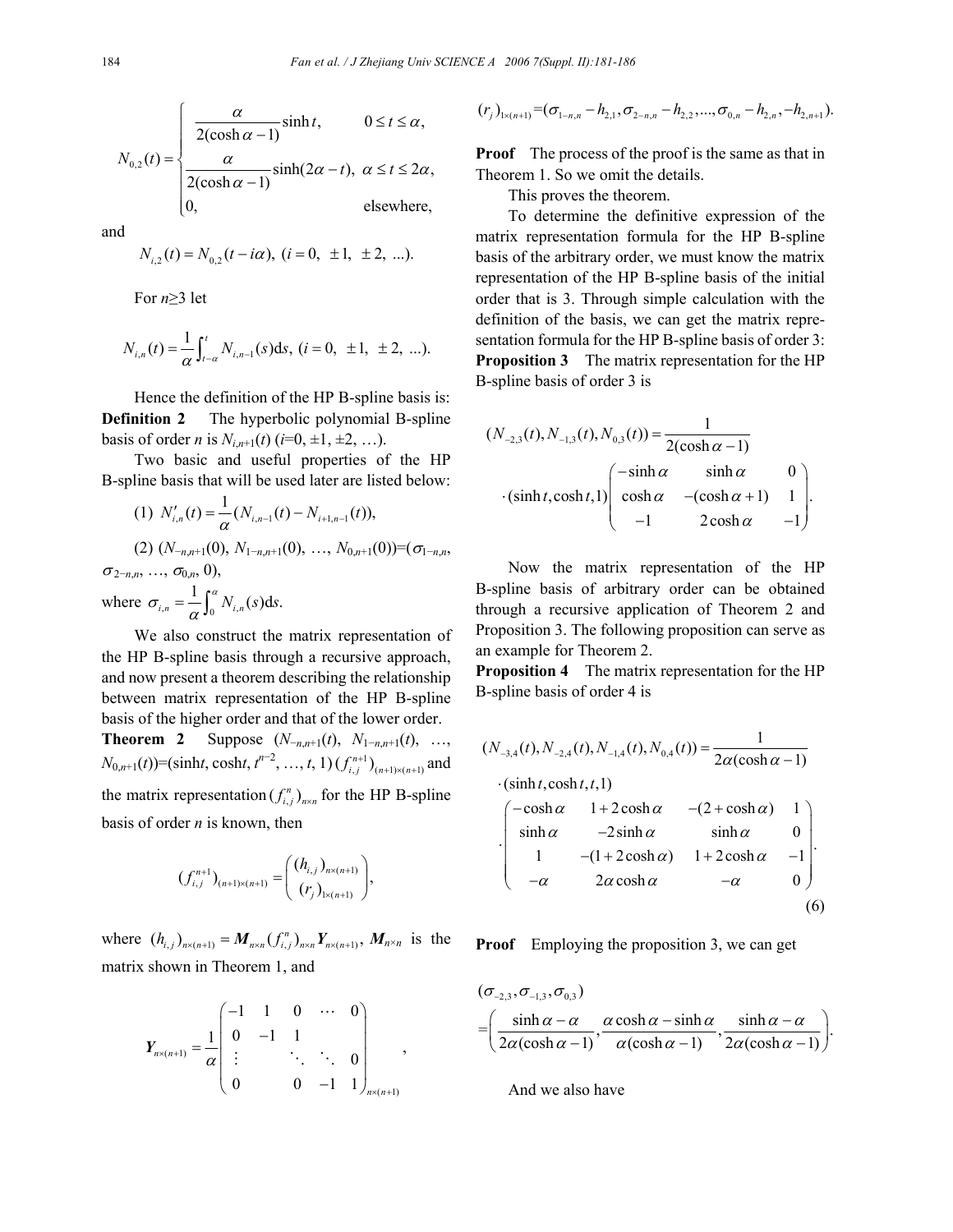$$
\boldsymbol{M}_{3\times 3} = \begin{pmatrix} 0 & 1 & 0 \\ 1 & 0 & 0 \\ 0 & 0 & 1 \end{pmatrix}, \ \boldsymbol{Y}_{3\times 4} = \frac{1}{\alpha} \begin{pmatrix} -1 & 1 & 0 & 0 \\ 0 & -1 & 1 & 0 \\ 0 & 0 & -1 & 1 \end{pmatrix}.
$$

Applying *σ*−2,3, *σ*−1,3, *σ*0,3, *M*3×3, *Y*3×4 in Theorem 2, we can obtain the  $(f_{i,j})_{4\times4}$  as shown in Eq.(6).

This proves the proposition.

## CONVERSION MATRIX FROM THE HP B-SPLINE BASIS TO THE AH BÉZIER BASIS

As two different bases over the same space, we spontaneously want to know the relationship between the two bases which could be useful for exploring the properties of the curves and surfaces constructed by the two bases. From what has been discussed above, we can find that the conversion matrix between the AH basis and the HP basis could be easily obtained by some matrix computation. Now we will construct the conversion matrix from the HP B-spline basis to the AH Bézier basis in a recursive way. If we know the conversion matrix  $(a_{i,j})_{n \times n}$  of order *n*, the following theorem shows the way in which we can derive the conversion matrix  $(a_{i,j}^{n+1})_{(n+1)\times(n+1)}$  of order  $(n+1)$ .

**Theorem 3** Suppose  $(N_{-n,n+1}(t), N_{1-n,n+1}(t), ...,$  $N_{0,n+1}(t)$ = $(B_{0,n}(t), B_{1,n}(t), \ldots, B_{n,n}(t))$  $(a_{i,j}^{n+1})$ <sub>(n+1)×(n+1)</sub> and the conversion matrix from the HP B-spline basis of order *n* to the AH Bézier basis  $(a_{i,j})_{n \times n}$  is known, then

$$
a_{1,n+1}^{n+1} = 0, \ a_{1,j}^{n+1} = \sigma_{j-n,n}, \ 1 \le j \le n,
$$
 (7)

$$
a_{i,1}^{n+1} = a_{i-1,1}^{n+1} - \frac{a_{i-1,1}^n}{\alpha \delta_{i-2,n-1}}, \ 2 \le i \le n+1,
$$
 (8)

$$
a_{i,n+1}^{n+1} = a_{i-1,n+1}^{n+1} + \frac{a_{i-1,n}^n}{\alpha \delta_{i-2,n-1}}, \ 2 \le i \le n+1,
$$
 (9)

$$
a_{i,j}^{n+1} = a_{i-1,j}^{n+1} + \frac{a_{i-1,j-1}^n - a_{i-1,j}^n}{\alpha \delta_{i-2,n-1}}, \ 2 \le i \le n+1, \ 2 \le j \le n,
$$
\n(10)

where

$$
\sigma_{i,n} = \frac{1}{\alpha} \int_0^{\alpha} N_{i,n}(s) \, \mathrm{d} s, \quad \delta_{i,n} = \frac{1}{\int_0^{\alpha} B_{i,n}(t) \, \mathrm{d} t}.
$$

**Proof** Differentiating the HP B-spline basis directly, we have

$$
(N'_{-n,n+1}(t), N'_{1-n,n+1}(t), ..., N'_{0,n+1}(t))
$$
  
=  $(N_{1-n,n}(t), N_{2-n,n}(t), ..., N_{0,n}(t))Y_{n\times(n+1)}$   
=  $(B_{0,n-1}(t), B_{1,n-1}(t), ..., B_{n-1,n-1}(t))(a_{i,j}^n)_{n\times n}Y_{n\times(n+1)}.$  (11)

The derivative of the HP B-spline basis can also be expressed as

$$
(N'_{-n,n+1}(t), N'_{1-n,n+1}(t), ..., N'_{0,n+1}(t))
$$
  
=  $(B'_{0,n}(t), B'_{i,n}(t), ..., B'_{n,n}(t))(a^{n+1}_{i,j})_{(n+1)\times(n+1)}$   
=  $(B_{0,n-1}(t), B_{1,n-1}(t), ..., B_{n-1,n-1}(t))T_{n\times(n+1)}(a^{n+1}_{i,j})_{(n+1)\times(n+1)}.$  (12)

Comparing Eqs.(11) and (12), we have

$$
T_{n\times(n+1)}(a_{i,j}^{n+1})_{(n+1)\times(n+1)}=(a_{i,j}^n)_{n\times n}Y_{n\times(n+1)},
$$

that is,

$$
\begin{pmatrix}\n(a_{2,1}^{n+1} - a_{1,1}^{n+1})\delta_{0,n-1} & \cdots & (a_{2,n+1}^{n+1} - a_{1,n+1}^{n+1})\delta_{0,n-1} \\
(a_{3,1}^{n+1} - a_{2,1}^{n+1})\delta_{1,n-1} & (a_{3,n+1}^{n+1} - a_{2,n+1}^{n+1})\delta_{1,n-1} \\
\vdots & \vdots \\
(a_{n+1,1}^{n+1} - a_{n,1}^{n+1})\delta_{n-1,n-1} & \cdots & (a_{n+1,n+1}^{n+1} - a_{n,n+1}^{n+1})\delta_{n-1,n-1} \\
\vdots & \vdots \\
(a_{n+1,1}^{n+1} - a_{n,1}^{n})\delta_{n-1,n-1} & \cdots & (a_{1,n+1,n+1}^{n+1} - a_{n,n+1}^{n+1})\delta_{n-1,n-1} \\
\vdots & \vdots \\
-a_{1,1}^{n} - a_{2,1}^{n} - a_{2,2}^{n} & a_{2,n-1}^{n} - a_{2,n}^{n} & a_{2,n}^{n} \\
\vdots & \vdots & \ddots & \vdots \\
-a_{n,1}^{n} - a_{n,1}^{n} - a_{n,2}^{n} & \cdots & a_{n,n-1}^{n} - a_{n,n}^{n} & a_{n,n}^{n}\n\end{pmatrix}_{n\times(n+1)}\n\tag{13}
$$

Now we let *t*=0 in the two bases, then we have

$$
(N_{-n,n+1}(0), N_{1-n,n+1}(0),..., N_{0,n+1}(0))
$$
  
=  $(B_{0,n}(0), B_{1,n}(0),..., B_{n,n}(0))(a_{i,j}^{n+1})_{(n+1)\times (n+1)},$ 

that is,

$$
(\sigma_{1-n,n}, \sigma_{2-n,n}, \ldots, \sigma_{0,n}, 0) = (1, 0, \ldots, 0) (a_{i,j}^{n+1})_{(n+1)\times (n+1)}.
$$

Hence Eq.(7) holds.

And equalling corresponding components of the two matrices in Eq.(13) , we can easily figure out that Eqs.(8), (9) and (10) hold.

This proves the theorem.